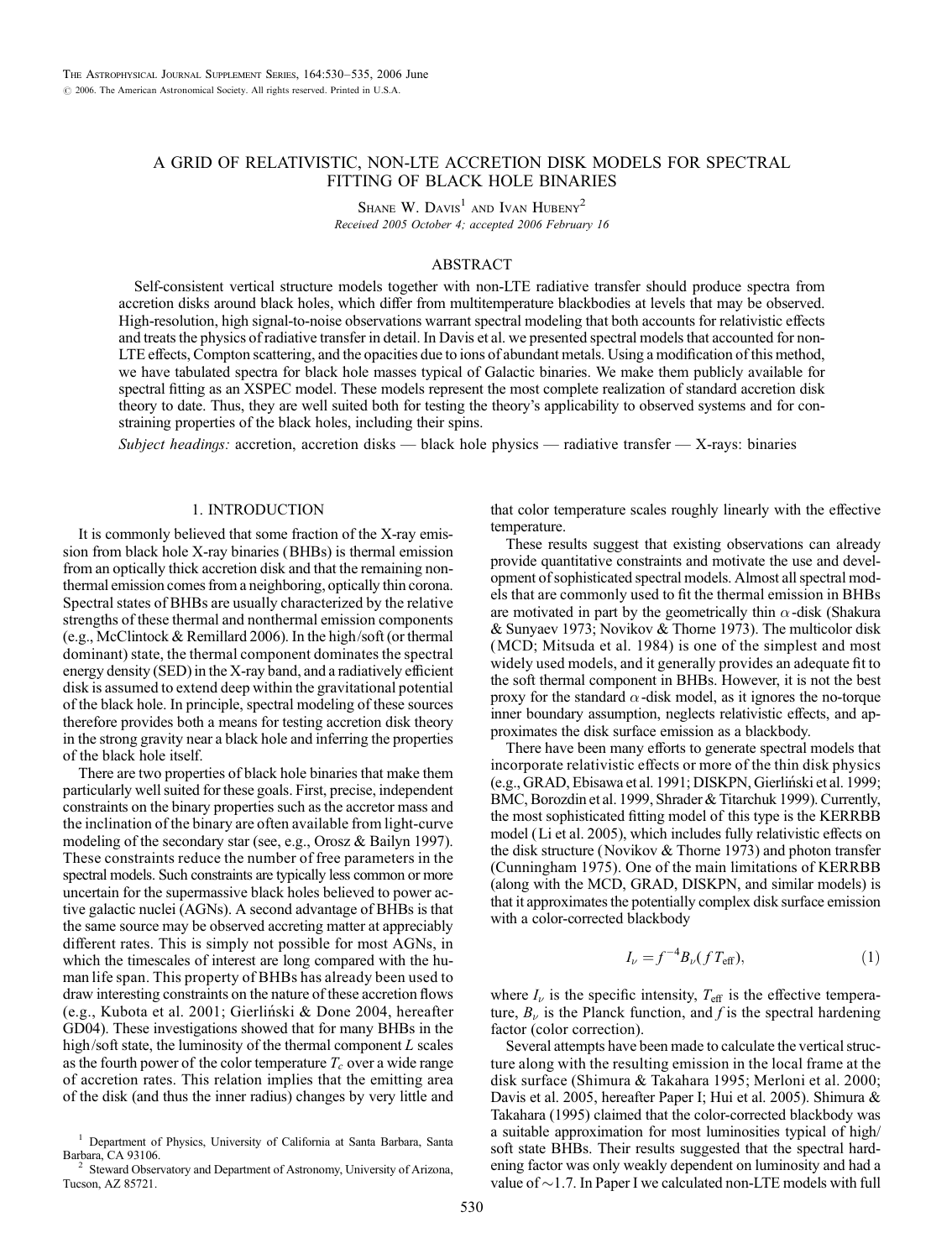radiative transfer including the bound-free opacity of metals and the effects of Compton scattering. Our conclusions were similar to those of Shimura & Takahara (1995), except that we were slightly less encouraged by the quality of the color-corrected blackbody approximation and found our results to be consistent with somewhat lower hardening factors. We also showed that our full-disk SEDs gave  $L-T_c$  relations that were qualitatively consistent with those of sources discussed in GD04.

To date, none of these results have been directly implemented in spectral fitting models that include relativistic effects. Shimura & Takahara produced a table model capable offitting data, but this does not account for relativistic effects and is therefore of limited applicability to BHBs. Our comparisons with GD04 in Paper I required us to generate artificial spectra, which we then fitted with the MCD model. A similar technique has been used to derive hardening factors suitable for use in spectral fitting with KERRBB (Shafee et al. 2006). However, it would also be useful to fit our models directly to the data and not need to rely on the MCD model or KERRBB as intermediaries. Motivated by these considerations, we have implemented our accretion disk SEDs in a table model BHSPEC for the publicly available XSPEC spectral fitting package (Arnaud 1996). In order to do this efficiently, we have made slight modifications to the method we presented in Paper I, and we discuss these changes below. In  $\S 2$ , we summarize our modified method for generating disk spectra and compare the results to models that utilize the method presented in Paper I. In  $\S$  3 we discuss the applicability of our spectral fitting models to data, their limitations, and potential sources of error. Fits of these models to observations of BHBs will be presented in a companion paper (Davis et al. 2006).

#### 2. MODELS

### 2.1. Method

Detailed discussions of our general method for calculating accretion disk spectra (hereafter referred to as the direct method) and the related caveats are contained in Paper I and references therein. Here we only summarize the most salient features or those directly related to our current modifications. There are three main components to our calculation. First, we solve the fully relativistic one-zone disk structure equations in the Kerr metric (Novikov & Thorne 1973; Page & Thorne 1974; Riffert & Herold 1995). The parameters of this one-zone calculation are the black hole mass M and spin parameter  $a_* \equiv a/M$ , the accretion rate, and the stress parameter  $\alpha$ . For most applications,  $\alpha$  is the constant of proportionality that relates the vertically averaged accretion stress to the vertically averaged total pressure. For our XSPEC model we parameterize the accretion rate by  $l \equiv L/L_{\rm Edd}$ , where  $L_{\rm Edd} =$  $1.3 \times 10^{38} (M/M_{\odot})$  ergs s<sup>-1</sup> is the Eddington luminosity for completely ionized H. To convert from accretion rate to  $l$  we assume an efficiency  $\eta$ , which is the ratio of the total radiative luminosity emitted from the disk surface to the rate of rest mass energy supplied by mass accretion. For disks with a no-torque inner boundary condition,  $\eta$  depends only on  $a_{*}$ . For torqued disk models we parameterize the magnitude of the torque by the change in  $\eta$  implied by the increased radiative luminosity due to work done by the torque.

With the direct method, the next step is to divide the disk into a set of concentric annuli and to compute their local vertical structure and radiative transfer using the program TLUSTY (Hubeny & Lanz 1995). The code was originally designed for model stellar atmospheres and had a distinct variant TLUSDISK for computing vertical structure of accretion disks; the latest versions (e.g.,

version  $200<sup>3</sup>$ ) represent a universal code for both stellar atmospheres and accretion disks.

The only additional parameter specifying a given annulus is its radial coordinate  $r$ . The one-zone model from the previous step allows us to compute for a given  $r$  the actual input parameters for the annulus, which are the effective temperature  $T_{\text{eff}}$ , the column mass at the midplane  $m_0$  ( $m_0 = \Sigma/2$ , where  $\Sigma$  is the total disk surface density), and gravity parameter  $Q = g/z$ , which is the constant of proportionality between the local gravity q and height above the midplane  $z$  (Hubeny & Hubeny 1998). Finally, we calculate the integrated disk spectrum seen by an observer at infinity by computing photon geodesics in a fully general-relativistic spacetime (Agol 1997).

The main drawback of this direct method is that it requires a minimum of 20–30 disk annulus calculations to accurately resolve the variation with radius of the surface emission over the energy band of interest (0.1 keVand above). This creates difficulties in the production of a fittable model. Due to the complexity of the system of equations being solved, the convergence rate of our disk annulus calculations is not 100%. Therefore, the calculations cannot be entirely automated, making direct computation of the model on each fitting step infeasible. Any realistic scheme of spectral fitting with these models requires some method of interpolation on a precomputed set of data. So, we have chosen to implement our fitting model as an XSPEC table model (Arnaud 1996). This frequency-by-frequency interpolation method requires a reasonably fine grid resolution in the thin disk model parameters to accurately represent the interpolated spectrum. We would like to explore several parameters over a wide range of values, and we find that these considerations require us to compute hundreds of thousands of disk spectra. The method described above would then require millions of disk annulus calculations. However, the need for human intervention in the case of unconverged annuli sets a practical upper limit on the number of disk annulus calculations that can be performed even if unlimited computing resources were available.

To satisfy these constraints, we make a simple modification to our scheme that greatly reduces the total number of calculations that are needed. The modification relies on the fact that each annulus is determined by only three parameters in the method outlined above. Calculation of a large grid of disk spectra would therefore result in the computation of many annuli with very similar parameters. So, instead of computing the spectra of each of these annuli directly, we have computed a table of  $\sim$ 800 annuli in the parameters  $\Sigma$ ,  $T_{\text{eff}}$ , and Q from which we can interpolate spectra for a specific set of values. Expansion of the grid is ongoing, but currently the table of model annuli (which is not a square grid) covers a range of  $\log T_{\text{eff}}$  from 5.0 to 7.4 in steps of 0.1; log Q from  $-4.0$  to 9.0 in steps of 1.0; and log  $m_0$  at 2.5, 2.75, and from 3.0 to 6.0 in steps of 1.0.

#### 2.2. Table of Annuli Spectra

The physics of the disk vertical structure and radiative transfer has been discussed in detail elsewhere (see Paper I and references therein), so we only summarize our results here. We make the standard assumptions that the annuli are time steady and their structure depends only on height. Following Hubeny et al. (2001), our annuli models include Compton scattering and bound-free and free-free opacity of H, He, and the most important metals: C, N, O, Ne, Mg, Si, S, Ar, Ca, and Fe. In non-LTE calculations,

<sup>3</sup> See http://tlusty.gsfc.nasa.gov.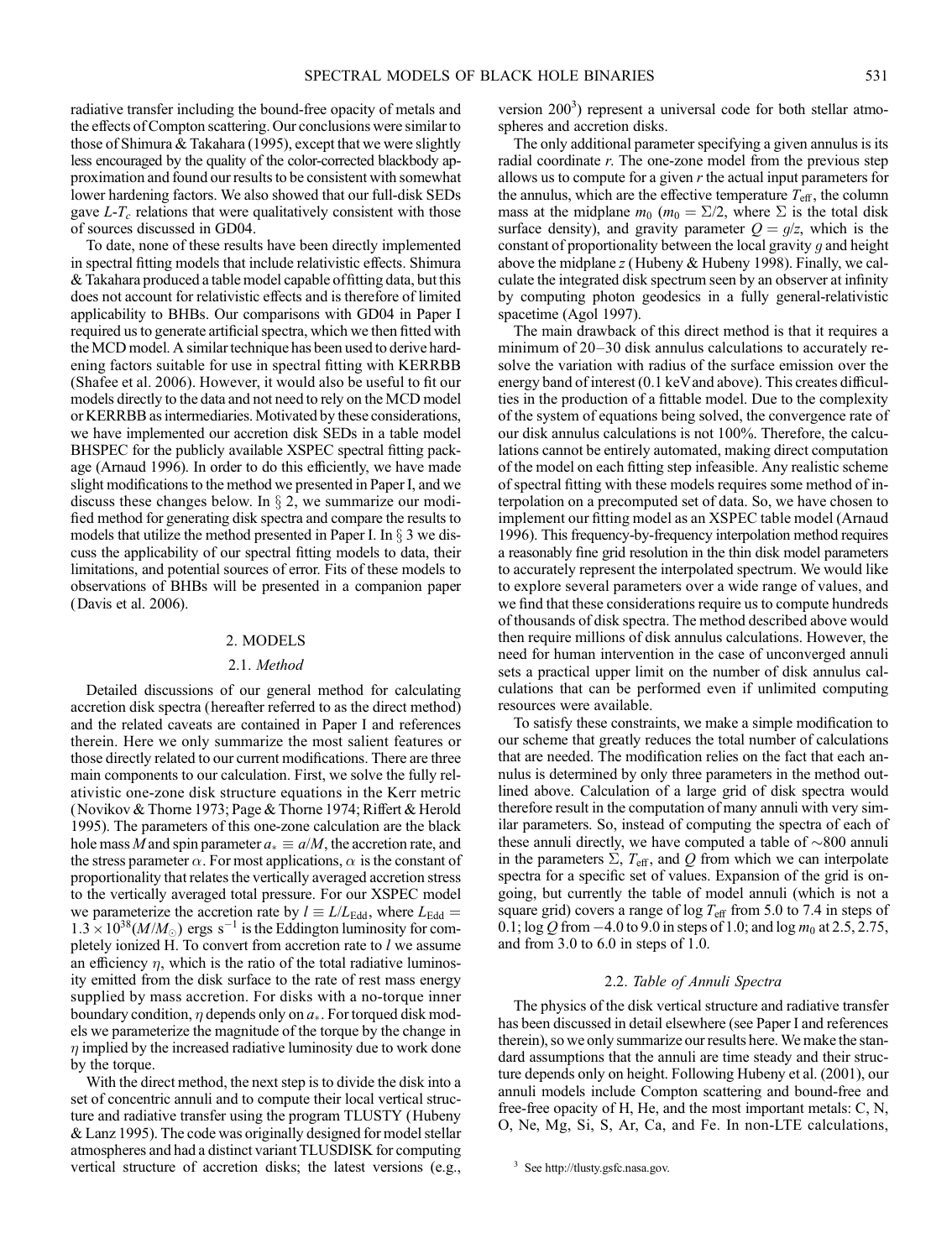

FIG. 1.—Specific intensity of 15 annuli viewed at an inclination of 55° relative to the surface normal vector. The annuli are evenly spaced in  $\log T_{\text{eff}}$  between  $\log T_{\text{eff}} = 5.8$  and 7.2, where  $T_{\text{eff}}$  has units of kelvin. This change of 0.1 dex between spectra corresponds to the resolution used in our table of annuli. All annuli are computed for  $\Sigma = 2 \times 10^4$  g cm<sup>-2</sup> and  $Q = 10^6$  s<sup>-2</sup>. For comparison, we also plot the color-corrected blackbody spectra (eq. [1], *dashed curves*) with fixed  $\hat{f} = 1.7$  at the same values of  $T_{\text{eff}}$ .

hydrogen is represented by a nine-level atom, the hydrogenic ions as four-level atoms, and all ions of other metals by one-level atoms. Bound-free transitions include the standard outer shell ionization processes, an approximate treatment of Auger (inner shell) processes, as well as collisional ionization processes. Free-bound processes include the radiative, dielectronic, and threebody recombination processes. The opacities and radiative transition rates due to bound-bound processes (spectral lines) are neglected. The models additionally assume that dissipation is locally proportional to density and all vertical energy flux is transported radiatively. We neglect the contribution of the magnetic field forces to the hydrostatic equilibrium, and we do not include irradiation at the upper boundary. These assumptions, along with the elemental abundances,  $\Sigma$ ,  $Q$ , and  $T_{\text{eff}}$ , completely determine the vertical structure and emitted spectrum.

In the effectively optically thick limit, the spectrum depends most strongly on  $T_{\text{eff}}$ . The gravity parameter Q is also important in determining both the strength of edges and the relative importance of scattering and absorption opacity. The spectra are only weakly dependent on  $\Sigma$  as long as the annuli remain effectively optically thick. This weak dependence on  $\Sigma$  in the effectively optically thick limit is analogous to standard results from the spectral modeling of stellar atmospheres. In stars, essentially all of the energy generation occurs deep within the stellar interior so that the radiative flux through the envelope is constant. Thus, the spectra are independent of the total column mass used in the calculation, provided that the lower boundary is chosen to be at sufficiently high optical depth that the photons come into LTE.

In Figure 1 we plot the spectra from annuli with the same values of  $\Sigma$  and Q but in which  $T_{\text{eff}}$  is varied. At moderate to high  $T_{\text{eff}}$  the spectral formation is dominated by modified blackbody effects and Comptonization. The resulting spectral shape may be approximated to some degree by a color-corrected blackbody, but requires a spectral hardening factor that increases with increasing  $T_{\text{eff}}$ . A single value of  $f = 1.7$  is not sufficient for all annuli. At lower  $T_{\text{eff}}$ , the effects of the absorption edges are significant and the color-corrected blackbody provides a poor approximation.

As the annuli start to become marginally effectively optically thin, the spectra become increasingly sensitive to  $\Sigma$  as seen in



FIG. 2.—Specific intensity of six annuli viewed at an inclination of 55° relative to the surface normal vector. From right to left, the annuli correspond to  $\Sigma = 632$ ,  $1.12 \times 10^3$ ,  $2 \times 10^3$ ,  $2 \times 10^4$ ,  $2 \times 10^5$ , and  $2 \times 10^6$  g cm<sup>-2</sup>. These changes in  $\Sigma$ correspond to the resolution in our table of annuli. All annuli are computed for  $T_{\text{eff}} = 7.9 \times 10^6$  K and  $Q = 10^7$  s<sup>-2</sup>. The three models with the largest  $\Sigma$  are all effectively thick so that the spectrum changes only slightly over 2 orders of magnitude in  $\Sigma$ . When  $\Sigma$  drops below  $\Sigma \sim 10^4$  g cm<sup>-2</sup>, spectra begin to harden more rapidly as they become increasingly effectively thin.

Figure 2. In these cases, the region of spectral formation extends deep into the atmosphere where densities depend more sensitively on  $\Sigma$ . The scale height is only weakly dependent on  $\Sigma$ , so the density drops as  $\Sigma$  decreases. Therefore, the thermalization surface moves even deeper into the atmosphere where the temperatures are higher resulting in a harder spectrum. As the annuli become increasingly effectively optically thin, the temperature distribution becomes increasingly isothermal and Compton scattering completely determines the radiative equilibrium. In the effectively optically thin limit, the number of seed photons produced by the ophealty that then, the number of seed photons produced by the disk scales roughly proportional to  $\int \rho^2 dz \simeq \Sigma^2/h$ . A decrease in  $\Sigma$  results in a decrease in the number of seed photons, which must be compensated by an increase in average photon energy to provide the same surface flux. Thus, in the effectively optically thin limit, the spectrum rapidly hardens as  $\Sigma$  decreases. The total number of photons emitted also depends on  $Q$  and  $T_{\text{eff}}$  via the scale height h. At fixed  $\Sigma$  the number of seed photons decreases for increasing  $T_{\text{eff}}$  or decreasing Q since  $h \propto T_{\text{eff}}^4/Q$ . Therefore, the spectral hardening depends sensitively on all three parameters in the effectively optically thin limit.

### 2.3. Accretion Disk SEDs

In order to generate a full accretion disk SED, we require a model for the annuli parameters  $\Sigma$ , Q, and  $T_{\text{eff}}$  as a function of radius. Our spectrum-generating software first sets up discretized radial coordinates  $r_i$ . The one-zone model then computes basic parameters  $\Sigma(r_i)$ ,  $T_{\text{eff}}(r_i)$ , and  $Q(r_i)$  for each radius  $r_i$ . The local emergent specific intensity for each annulus is then obtained by interpolating from the table of annuli spectra. Finally, the integrated disk SED for a given inclination is computed with a generalrelativistic photon transfer function using KERRTRANS (Agol 1997). Provided our assumptions about vertical structure apply, the annuli discussed in  $\S$  2.2 can be used with *any* one-zone disk model that self-consistently determines these parameters. In this paper, we confine our attention to standard thin disk models in which the vertically averaged stress  $\tau_{r\phi}$  is given by

$$
\tau_{r\phi} = \alpha P, \tag{2}
$$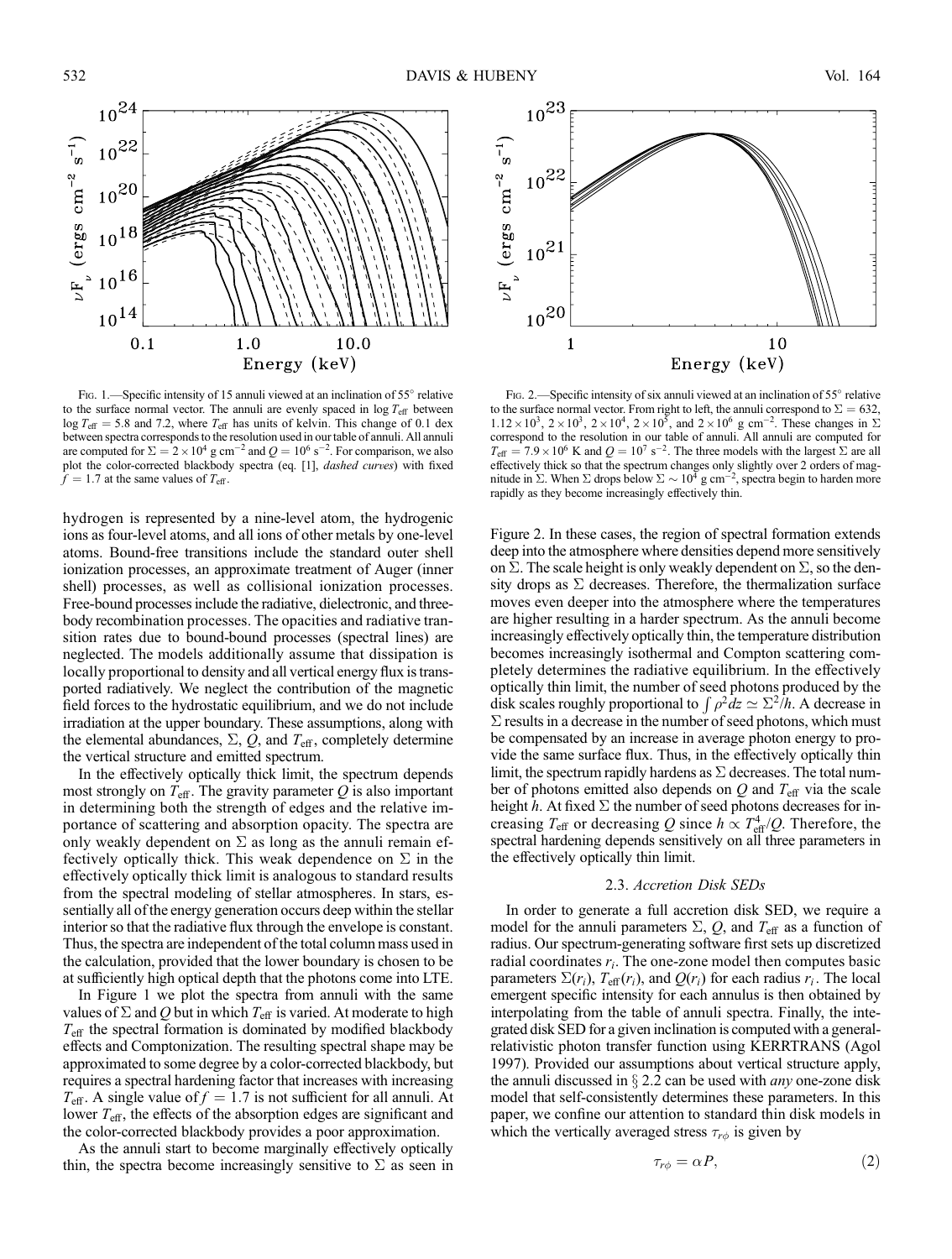

FIG. 3.—Specific intensity viewed at an inclination of 55° for four disk models: model a with  $M = 300 M_{\odot}$ ,  $a_* = 0.0$ ,  $\alpha = 0.01$ , and  $l = 0.1$ ; model b with  $M =$ 10  $M_{\odot}$ ,  $a_* = 0.0$ ,  $\alpha = 0.1$ , and  $l = 0.03$ ; model c with  $M = 10$   $M_{\odot}$ ,  $a_* = 0.0$ ,  $\alpha = 0.1$ , and  $l = 0.3$ ; and model d with  $M = 10 M_{\odot}$ ,  $a_* = 0.998$ ,  $\alpha = 0.1$ , and  $l = 0.3$ . In the upper panel the solid curves represent the models in which the annuli spectra are calculated directly, and the dashed curves represent the models in which the annuli spectra are interpolated from the table. In the lower panel, we show the ratio of the spectra from the interpolated method to the spectra from the exact method.

where  $P$  is the vertically averaged *total* (gas plus radiation) pressure and  $\alpha$  is a constant. This choice of stress prescription determines  $\Sigma$  for a given accretion rate and radius.

The interpolation scheme is a potential source of error in our method. Due to atomic features, we must interpolate frequencyby-frequency. However, if we interpolate using the specific intensity  $I_{\nu}$ , the interpolated spectrum is typically a poor approximation at frequencies just above the spectral peak due to the exponential dependence on frequency in the high-energy tails. In order to maximize the accuracy of our interpolation scheme for a given resolution in  $T_{\text{eff}}$ , we account for this exponential dependence by interpolating in terms of a color-corrected brightness temperature

$$
T_B \equiv \frac{h\nu}{f k_B} \left[ \log \left( 1 + \frac{2h\nu^3}{c^2 f^4 I_\nu} \right) \right]^{-1} \tag{3}
$$

instead of the specific intensity. Here  $\nu$  is the photon frequency,  $k_B$  is Boltzman's constant, h is Planck's constant, c is the speed of light, and  $f$  is a spectral hardening factor that accounts for the fact that average photon energy is higher than in the blackbody case. Through trial and error, we found  $f = 2$  worked well for a wide range of annuli spectra, but the spectra do not depend sensitively on this choice. This brightness temperature provides a one-toone mapping with the specific intensity.

The effectiveness of this method decreases when the shape of the spectrum deviates significantly from Planckian. Therefore,



Fig. 4.—Specific intensity viewed at an inclination of  $55^{\circ}$  for four representative disk models. The model labels are defined in the caption of Fig. 3 and in the text. The solid curves represent the models in which the annuli spectra are calculated directly, and the dashed curves represent the models in which the annuli spectra are interpolated from the table. The dotted curves represent the best-fit color-corrected blackbody spectra. The fitting procedure is described in  $\S 2.3$ .

the interpolation method is generally somewhat less accurate for those annuli with  $T_{\text{eff}} \lesssim 10^6 \text{ K}$ , which have prominent absorption edges in their spectrum. In this range the interpolation tends to underpredict the flux in the spectral tail. A second difficulty occurs at high temperatures when the annuli start to become effectively thin. As discussed in  $\S$  2.2, the spectra of annuli harden rapidly with increasing  $T_{\text{eff}}$ . Our grid has difficulties resolving this rapid, nonlinear hardening of the spectra and the interpolation tends to produce a spectrum that is too hard. As a result, the highenergy tails of the interpolated full disk spectra are slightly harder than those in which each annulus is calculated directly.

Both effects can be seen in Figure 3. We show SEDs from four representative models: model a with  $M = 300 M_{\odot}$ ,  $a_* = 0.0$ ,  $\alpha =$ 0.01, and  $l = 0.1$ ; model b with  $M = 10$   $M_{\odot}$ ,  $a_* = 0.0$ ,  $\alpha = 0.1$ , and  $l = 0.03$ ; model c with  $M = 10 M_{\odot}$ ,  $a_* = 0.0$ ,  $\alpha = 0.1$ , and  $l = 0.3$ ; and model d with  $M = 10 M_{\odot}$ ,  $a_* = 0.998$ ,  $\alpha = 0.1$ , and  $l = 0.3$ . The solid curves represent models calculated with the direct method, and the dashed curves show the models in which the annuli spectra are interpolated using the table. In models a and b, the interpolated spectra tend to underestimate the flux just above the peak due the non-Planckian shape of the spectra. For models c and d, the hottest annuli are becoming effectively optically thin and spectral hardening is not as well resolved by our table. As a result, the interpolation method overpredicts the flux just above the spectral peak. At or below the peak frequency, the two methods agree to within 1%–2%. Just above the spectral peak the disagreement begins to increase to 5%–10% as the spectrum decreases to a decade below the peak. The worst disagreement occurs far out in the highenergy tail where the photon statistics will be low, but the discrepancies at energies slightly above the peak may still influence fits to high signal-to-noise data. The shape of the tail is typically determined only by the contribution of the hottest annulus, and these discrepancies represent the limit of the accuracy that can be achieved with the interpolation method for the current resolution of our table of annuli. Therefore, improving the resolution in  $\log T_{\text{eff}}$  is a goal for future efforts. The implications of these discrepancies for spectral fitting are discussed further in  $\S$  3.

In Figure 4 we compare the direct method SEDs (solid curves) with fully relativistic models that represent the disk surface emission using equation (1) (dotted curves). We fitted each of the full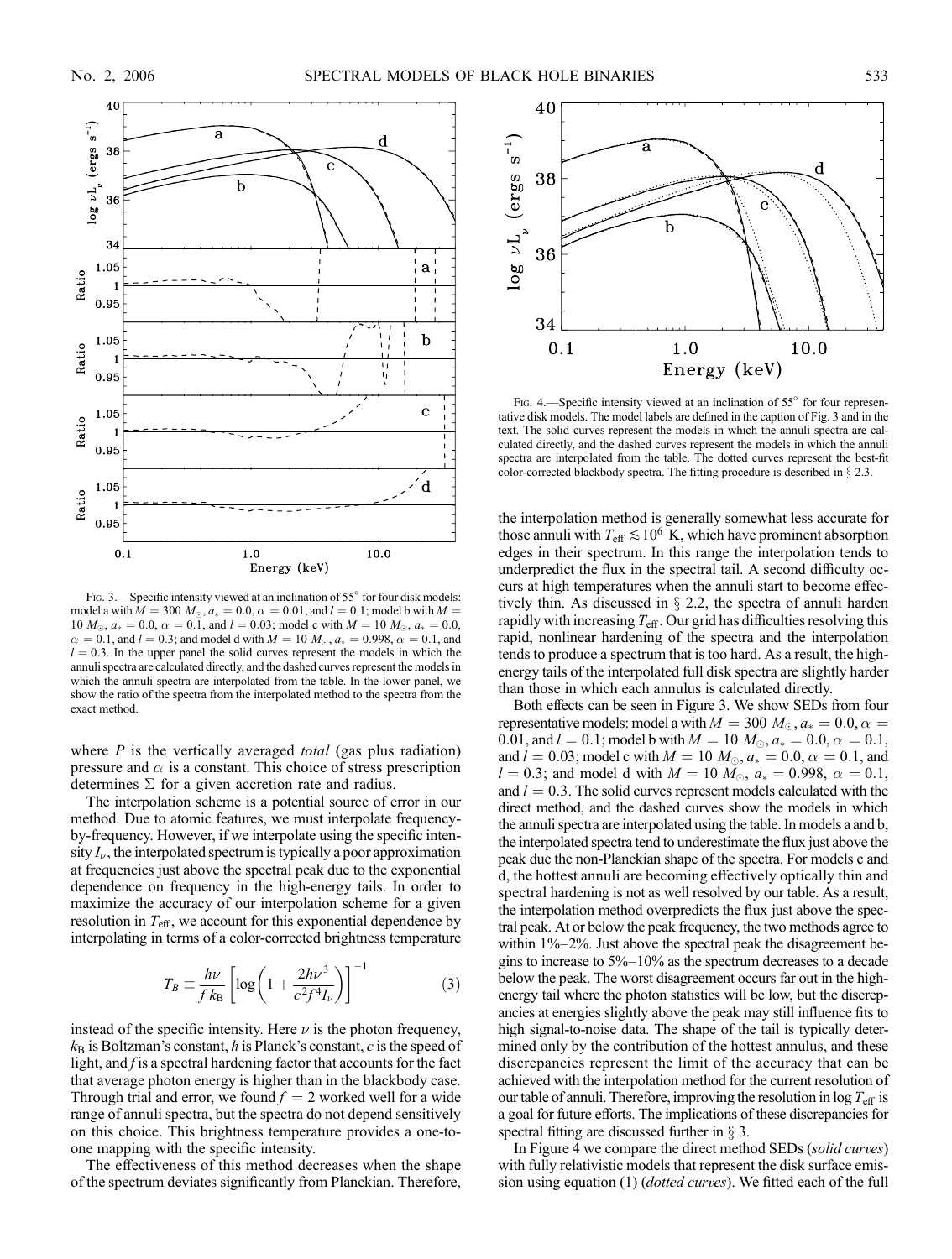disk SEDs with these color-corrected blackbody spectra and found  $f = 1.65, 1.46, 1.65,$  and 1.81 for models a, b, c, and d, respectively. The photon counts spectra were fitted to photon energies above 0.1 keV assuming a constant effective area. It is clear that the interpolated spectra (*dashed curves*) provide much better approximations to the direct method calculation than those using equation (1). These color-corrected blackbody models provide a particularly poor approximation for models c and d. For these models, the hottest annuli spectra require values of  $f$  considerably larger than those of the cooler, effectively thicker annuli at larger radius. Spectra calculated using a single value for color correction at all radii cannot adequately model the whole SED above 0.1 keV.

# 3. SPECTRAL FITTING: APPLICATIONS AND LIMITATIONS

We have used the interpolation method described in  $\S 2$  to tabulate a large number of artificial disk SEDs. These have yielded XSPEC table models (collectively referred to as BHSPEC) that are publicly available.<sup>4</sup> The different table models cover different ranges and combinations of the parameters of interest. The primary model parameters are M, l,  $a<sub>*</sub>$ ,  $\alpha$ , and the inclination i, but we have also produced models that allow the metallicity or the magnitude of the torque on the inner edge of the disk to vary (Agol & Krolik 2000). The Xspec model also has a normalization  $N$ , defined so that  $N = (10 \text{ kpc}/D)^2$ , where D is the distance to the binary. The dependence of disk spectra on these parameters is discussed in detail in Paper I, and further information can be found in Davis et al. (2006) and the documentation accompanying the models.

In principle, fits of BHSPEC to high signal-to-noise data can allow for very precise estimates of the fitting parameters. However, there are several concerns that limit the accuracy of the model and the types of data to which it can be reliably applied. From Figure 3, we conclude that the interpolation method produces a potentially significant error at photon frequencies just above the spectral peak. In order to understand how this error might affect spectral modeling, we performed fits to artificial data generated with model c from Figure 3. Specifically, we used an RXTE Proportional Counter Array (PCA) response matrix and assumed a 2000 s exposure to generate artificial data sets for the model computed with the exact method. We then fitted these data over the 3–20 keV band with BHSPEC. Since the shape of the BHSPEC spectrum is degenerate to different combinations of the fitting parameters (see Davis et al. 2006 for further discussion), sources with precise and reliable estimates for some parameters will provide better constraints for the unknown parameters. In order to simulate applications to such sources, we assumed that  $D$  and  $M$ are known to 10% and only allowed M and the normalization to vary over the corresponding range in our fit.

The fit results are reported in Table 1. Even for 2000 s, the signal-to-noise ratio is quite high, and we find a relatively poor fit with  $\chi^2_{\nu} = 56/40$ . The assumed constraints are important since the best-fit  $D = 4.5$  kpc, the limit we have imposed. (In this case, the best-fit M lies well within the assumed 10% uncertainty range.) If no limits are imposed, the quality of fit will be better for lower D, but the best-fit parameters can differ significantly from those assumed in generating the model. Therefore, we caution against fitting data from sources where independent constraints are not available, particularly with  $RXTE$  PCA data. Except for  $a<sub>*</sub>$ , none of

TABLE 1 Interpolation Method Error Estimate

| Parameter                 | Model | BHSPEC Fit <sup>b</sup>                                                                                                                              |
|---------------------------|-------|------------------------------------------------------------------------------------------------------------------------------------------------------|
| $M^{\rm a}$ $(M_{\odot})$ | 10    | $\begin{array}{r} 9.49_{-0.08}^{+0.14}\\ 67.8_{-3.4}^{+0.4}\\ 0.2364_{-0.0020}^{+0.0044}\\ 4.5_{-0.020}^{+0.037}\\ 0.200_{-0.2}^{+0.05} \end{array}$ |
|                           | 70    |                                                                                                                                                      |
| 1                         | 0.3   |                                                                                                                                                      |
|                           | 5     |                                                                                                                                                      |
|                           |       |                                                                                                                                                      |

Nore.—All uncertainties are 90% confidence for one parameter.

To simulate constraints for realistic spectral modeling, we assume D and M are ''known'' to 10% and limit the allowed range of the normalization and  $M$  accordingly.  $\frac{2}{v} = 56.4/40.$ 

the exact model parameters lie in the 90% confidence ranges of the best-fit parameters. These confidence ranges are therefore not to be trusted. Nevertheless, we find that the best-fit values of i and  $M$  are correct to within 5%, and  $l$  is correct to about 20%. A difference  $\Delta a_* \sim 0.2$  at low  $a_*$  corresponds to only a modest change in the disk inner radius. Hence, while these errors should be kept in mind when interpreting fit results (especially with high signal-to-noise PCA data), we do not consider them particularly discouraging. We have chosen RXTE for this comparison partly because it has one of the hardest energy bands among the X-ray detectors for which the BHSPEC model would be useful, and it therefore provides approximate ''upper limits'' on the errors we expect due to our interpolation scheme. Better agreement can be expected from X-ray observatories with sensitivity at softer photon energies for which our interpolation method provides a better approximation.

There are also important practical limitations for this method. Perhaps the most important are the difficulties incorporating irradiation of the disk surface by a corona, a central star in the case of neutron stars or white dwarfs, or self-irradiation by the disk itself. In these cases, TLUSTY can also be used to calculate annuli with surface irradiation. So we can construct full-disk SEDs using the direct calculation method outlined in Paper I, but it may be difficult to approximate the surface emission in a way that is easy to parameterize in a table. Even a simple prescription that assumes either a diluted blackbody or power-law form for the irradiating spectrum would introduce at least two more parameters to our table and greatly increase the number of annuli that would need to be computed. Nor is it clear that such simple spectral shapes would be adequate. For example, if one assumes the nonthermal emission in a BHB is due to upscattered emission from the disk surface, a simple power-law form would overestimate the irradiating flux at lower photon energies. In the case of self-irradiation where the irradiating photons are coming from other regions of the accretion disk surface, the spectrum will not generally be well approximated by either of these simple spectral shapes.

The neglect of irradiation limits the types of observations for which BHSPEC can be expected to be applied self-consistently. It is best suited for high/soft state SEDs with a low fraction of the bolometric flux in the nonthermal component. It is difficult to quantify how small this fraction needs to be until further work examining irradiated disks is completed. However, a reasonably large sample of *RXTE* observations of BHBs exists with less than 10%–15% of the bolometric flux inferred to be in the nonthermal component (GD04). In these sources, we expect that coronal irradiation will have limited impact and our spectral models may still provide a good approximation. BHSPEC has been applied to spectral fitting of a subset of BHBs in this sample, and these fits will be presented in a companion paper (Davis et al. 2006).

<sup>4</sup> See http://heasarc.gsfc.nasa.gov/docs/xanadu/xspec/models/bhspec.html or http://www.physics.ucsb.edu/~swd/xspec.html.